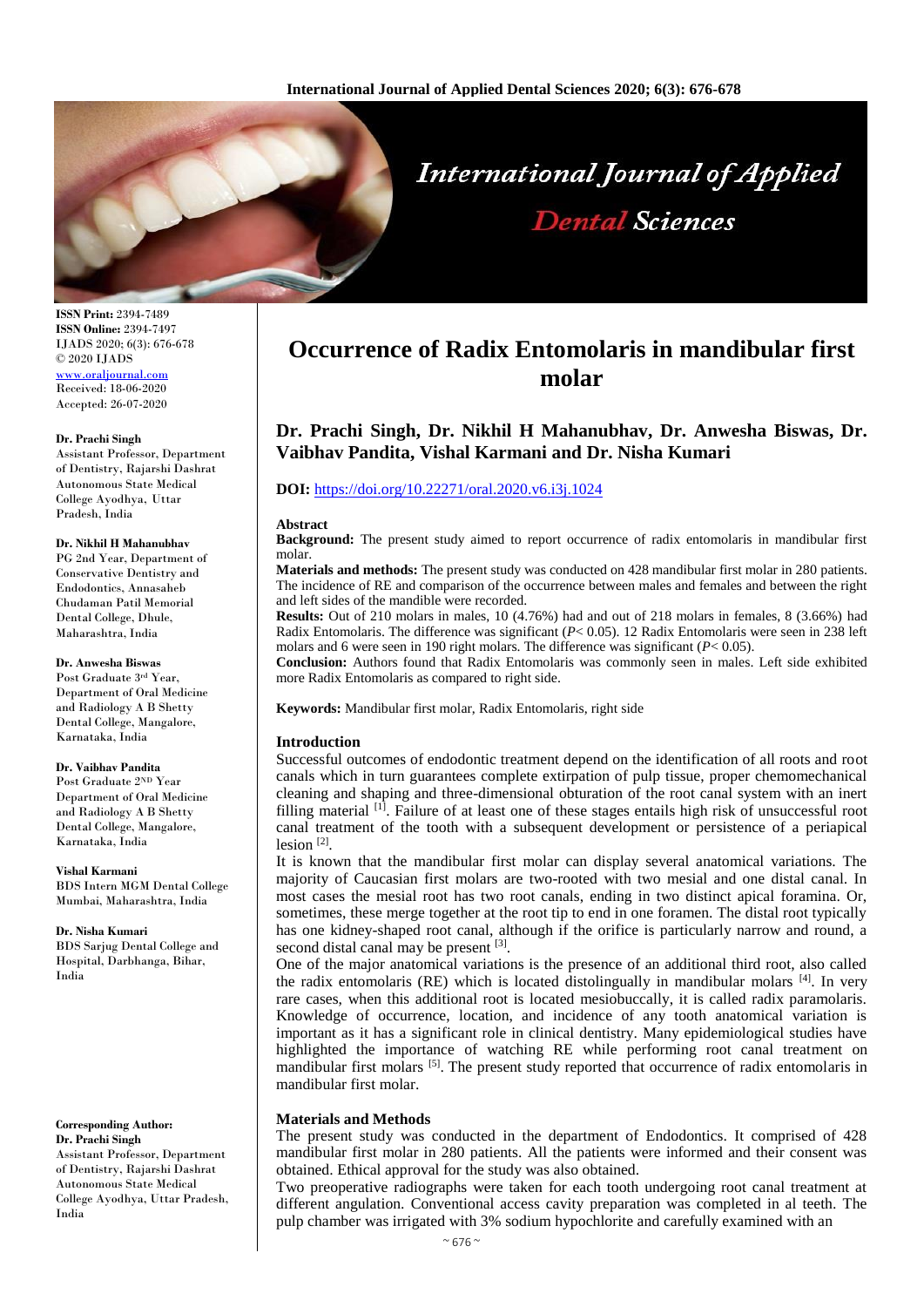endodontic probe. All canals were scouted using K-file number 10. Working length was estimated using an apex locator and confirmed with a working length radiograph with K-files introduced into the canals. After complete cleaning and shaping, all canals were obturated using lateral condensation technique. AH plus was used as a sealer. A postoperative radiograph was taken to assess the technical

quality of root canal filling. The incidence of RE and comparison of the occurrence between males and females and between the right and left sides of the mandible were

recorded. Results were statistically analyzed with p value <

# **Results**

0.05 was considered significant.

| Gender  | ი ი<br>Number of first molar | Radix<br>: Entomolaris | Percentage                         | <b>P</b> value |  |
|---------|------------------------------|------------------------|------------------------------------|----------------|--|
| Males   | 210                          |                        | $\overline{\phantom{a}}$<br>+. / U | 0.05           |  |
| Females | 21C<br>210                   |                        | 3.66                               |                |  |

Table 1, graph 1 shows that out of 210 molars in males, 10 (4.76%) had and out of 218 molars in females, 8 (3.66%) had Radix Entomolaris. The difference was significant (*P*< 0.05).



**Graph 1:** Occurrence of Radix Entomolaris

|  |  |  |  | <b>Table 2:</b> Occurrence of Radix Entomolaris in both sides |  |
|--|--|--|--|---------------------------------------------------------------|--|
|--|--|--|--|---------------------------------------------------------------|--|

| Gender | - -<br>Number of first molar | Kadiy  <br>: Entomolaris | Percentage | ' value   |  |
|--------|------------------------------|--------------------------|------------|-----------|--|
| Left   | $\cap$<br>238                |                          | 5.08       | $_{0.01}$ |  |
| Right  | 190                          |                          | <u>.</u>   |           |  |

Table 2, graph 2 shows that 12 Radix Entomolaris were seen in 238 left molars and 6 were seen in 190 right molars. The difference was significant (*P*< 0.05).



**Graph 2:** Occurrence of Radix Entomolaris in both sides